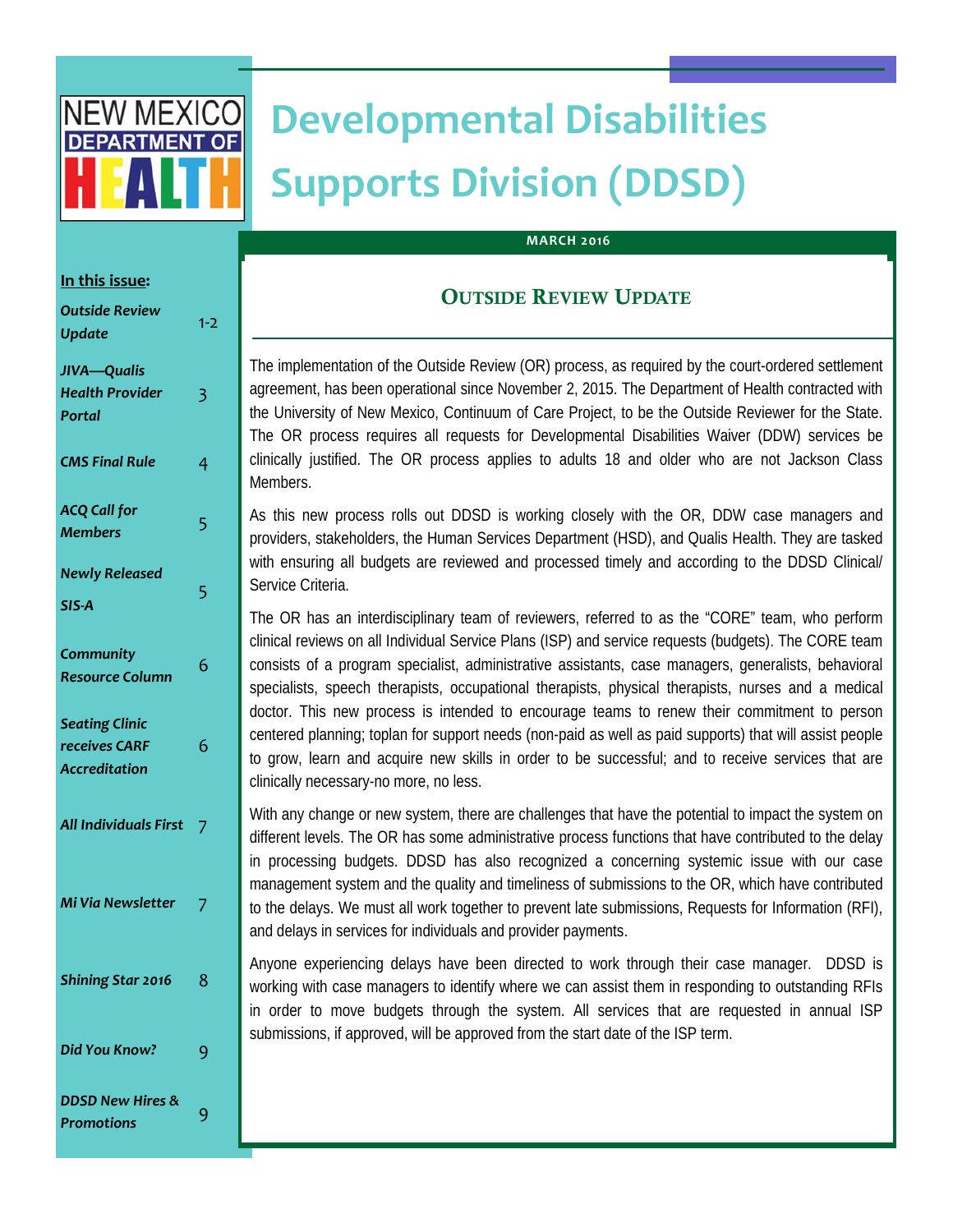A few terms that are useful to know in the new OR system:

Outside Reviewer- The University of New Mexico (UNM) School of Medicine Continuum of Care (CoC) Project has a contract with the NM Department of Health (DOH)/Developmental Disabilities Supports Division (DDSD) to serve as an independent third party the "Outside Reviewer" (OR). The OR will make a written clinical determination on whether the requested supports are needed and will recommend whether the requested ISP and budget should be approved.

CISCO-A secure email system that allows case managers to submit Level of Cares, ISPs, budgets, and supporting clinical documentation containing personal health information to the OR and Qualis Health.

JIVA-The Qualis Health Provider Portal is a browser-based product that gives providers a two-way link using the internet to securely exchange care management data with Qualis Health. This is how the OR and Qualis Health communicate and exchange information.

Qualis Health- Qualis Health is the contracted Medicaid Third Party Assessor. Qualis Health reviews and processes all Level of Care packets for DD Waiver recipients. Qualis Health will also review and process all budget requests for children and Jackson Class Members. Qualis Health is the sole entity to do the data entry of approved service types and amounts into the Omnicaid for the clinical determinations made by the OR on DD Waiver ISPs and budgets for adults.

Clinical/Service Criteria- Each DD Waiver service has a set of criteria that will be applied by the Outside Reviewer when services are requested.

Omnicaid- Omnicaid is the name of New Mexico's Medicaid Management Information System. Omnicaid maintains provider and client eligibility information; processes and adjudicates claims; and issues remittance advices and payments.

Prior Authorization-The process for submitting a request for approval of services for budgeting and billing purposes. A prior authorization number is assigned to all approved budgets by Qualis Health in order for Medicaid to pay for the services approved.

Below is a flow chart of the OR process.



*Contributor: Jennifer Rodriguez, Community Programs Bureau Chief*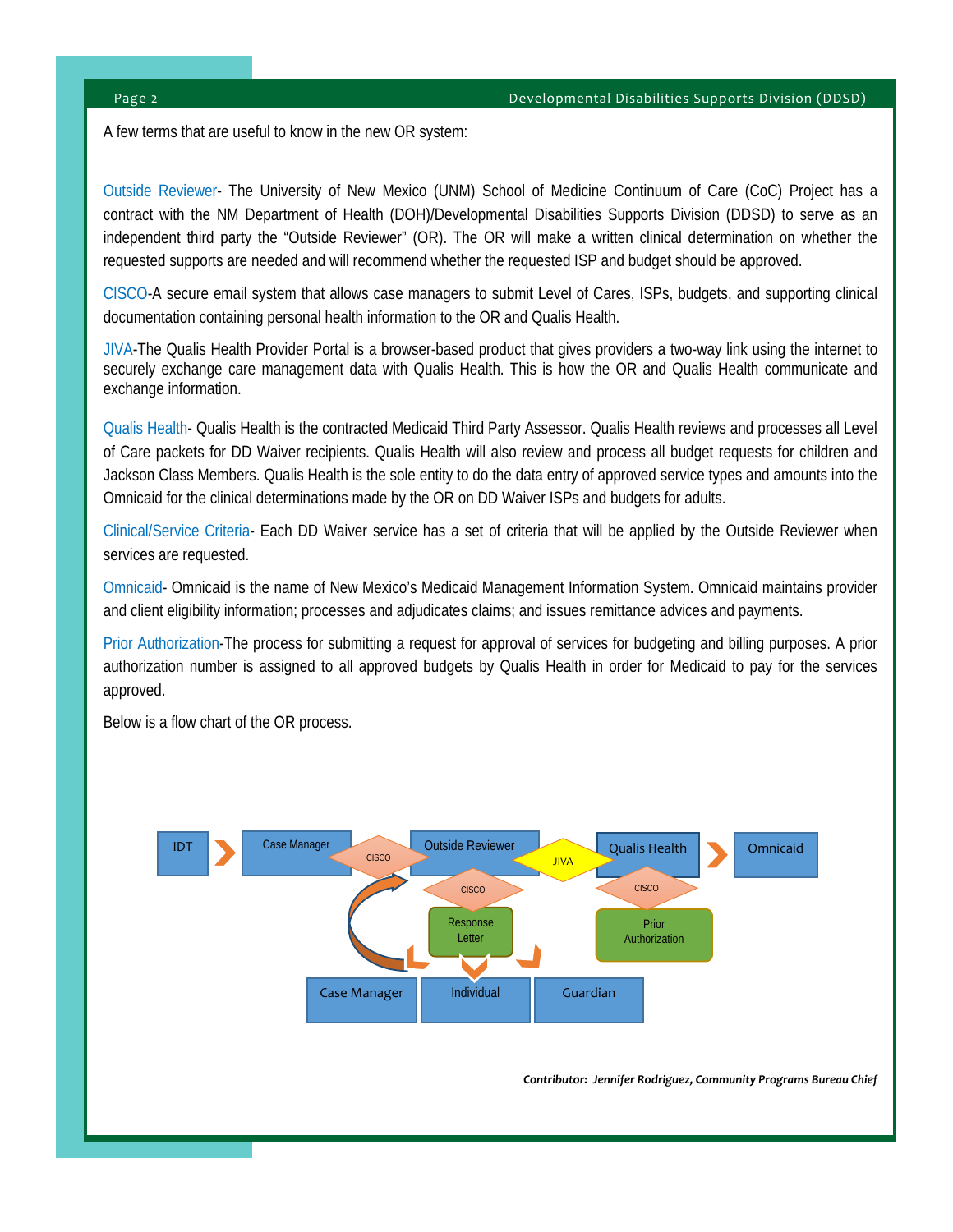## **JIVA—Qualis Health Provider Portal**

JIVA is the Qualis Health Provider Portal. It is a browser-based product that gives providers a two-way link using the internet to securely exchange care management data with Qualis Health for approvals and Prior Authorizations. Training has been made available to pilot this access for interested case management agencies. Please see the flyer for upcoming training dates in your area!



**New Mexico Medicaid Fee for Service** 

## **Online Provider Portal Training**

- This is a hands-on learning opportunity via online Webinar! (Trainer will be available online.)
- Also included is a <u>live</u> demo of our system you can see all of the system features and real-time functionality!

For a QUICK RESPONSE to your review request submissions to Qualis Health, register and use the Qualis Health Provider Portal  $(OHPP)$ 

1. Click below to Register for portal use via the Qualis Health Provider Portal **Registration Packet** http://www.qualishealth.org/sites/default/files /QH-Provider-Portal-Registration.pdf

- or copy and paste the link THEN follow the instructions to register today!

The QHPP is a secure web based system which requires registration by your chosen administrator in advance for use by your agency or facility group.

The QHPP is an efficient and convenient way to manage your review requests:

- Submit your review request at your convenience 24/7
- Attach all required documents with your request
- View your request entry 24/7 to check the status of your request
- When review completion has occurred, print or download your approved documents directly from the QHPP

### **WEBINAR Training Registration**

2. From the 'Training Dates' list below, please send TWO (2) RSVP preferences (in case one is not available) to the following emails:

nmtraining@qualishealth.org

raeb@qualishealth.org (Rae Bauman)

We will respond with meeting invites (containing WebEx log-in and call-in info) for your confirmed times.

## **Training Dates:**

Tuesday, Wednesday or Thursday Dates: March 15 through April 14, 2016 Times: 10am-12pm or 1pm-3pm MST

| Tu              | Wed | Th |
|-----------------|-----|----|
| <b>Mar 15</b>   | 16  | 17 |
| 22              | 23  | 24 |
| 29              | 30  | 31 |
| Apr 5           | 6   |    |
| 12 <sup>2</sup> | 13  | 14 |

For additional Qualis Health Provider Portal training session questions, please contact: Rae Bauman at raeb@qualishealth.org.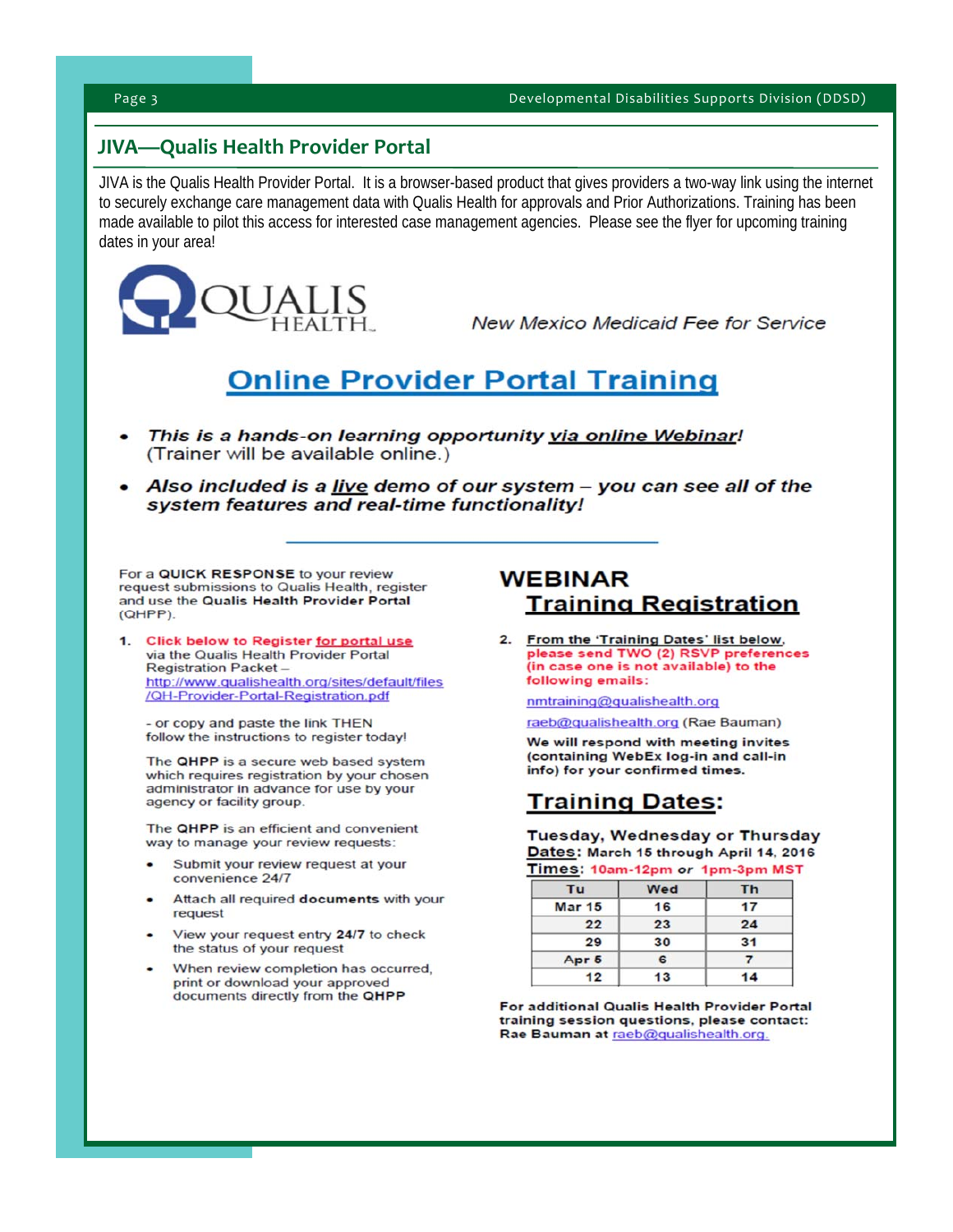### **Centers for Medicare & Medicaid Services Final Rule**

On January 16, 2014, the Centers for Medicare & Medicaid Services (CMS) published a Final Rule addressing several sections of the Social Security Act and making changes to the 1915 (c) Home and Community-Based Services (HCBS) programs.

In the Final Rule, CMS defines and describes HCBS setting requirements and person centered planning requirements for persons in HCBS settings. The settings requirements are intended to improve HCBS programs by ensuring the quality of HCBS, providing protections to participants, enabling participants the opportunity to receive services in the most integrated setting appropriate and maximizing opportunities for individuals to have full access to the benefits of community living. The Final Rule is an enhancement and expansion of human rights. Individuals in HCBS should be supported to have maximum control over their lives and day to day decision making.

The final rule requires that all HCBS settings meet certain qualifications. These include:

The setting is integrated in and supports full access to the greater community including:

- $\Rightarrow$  Opportunities to seek employment and work in competitive integrated settings
- $\Rightarrow$  Engage in community life
- $\Rightarrow$  Control personal resources
- $\Rightarrow$  Receive services in the community to the same degree as individuals not receiving HCBS

The final rule also includes additional requirements for provider-owned or provider controlled HCBS residential settings. These requirements include:

- The individual has a lease or other legally enforceable agreement providing similar protections
- $\Rightarrow$  The individual has privacy in their unit including lockable doors, choice of roommates and freedom to furnish or decorate the unit
- $\Rightarrow$  The individual controls his/her own schedule including access to food at any time
- $\Rightarrow$  The individual can have visitors at any time
- $\Rightarrow$  The setting is physically accessible

Each state is required to develop and submit a Statewide Transition Plan (SWTP) to CMS for approval. Required elements of the SWTP include a systemic crosswalk, provider self-assessment, training and technical assistance, validity audits, participant surveys, transitions if necessary, ongoing monitoring and ultimately compliance. Compliance is required by March 2019.



To date DDSD has submitted the SWTP to CMS and conducted provider self-assessments. Next steps include training and technical assistance, updating the SWTP, performing validity checks at HCBS settings and conducting a participant survey. For more information visit https://www.cms.gov.

*Contributor: Gayla Delgado, DD Waiver Program Assistant Manager*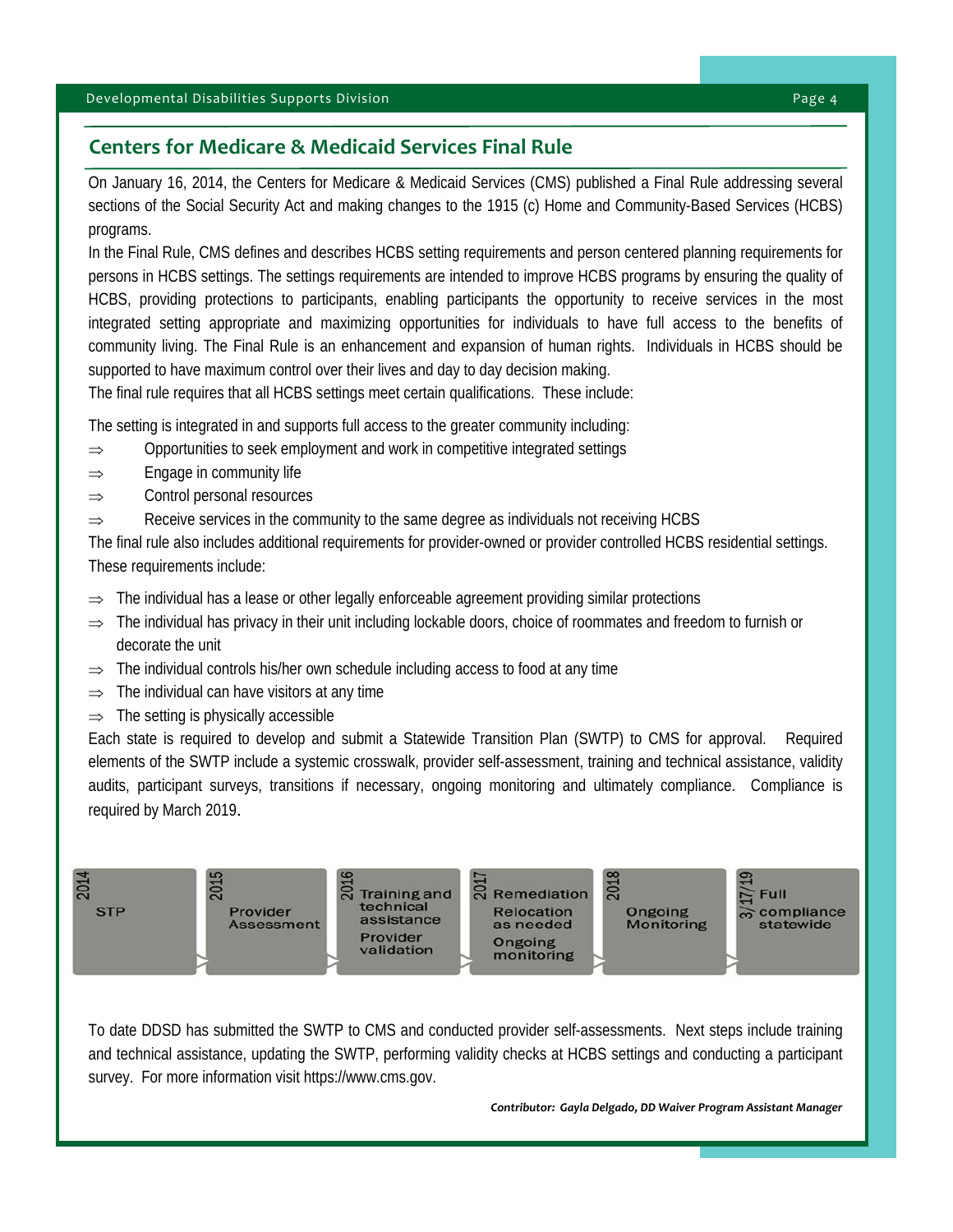#### Developmental Disabilities Supports Division *Baggery Communication*  $\Gamma$

#### **ACQ—Advisory Council on Quality Supports for People with Developmental Disabilities and Their Families**

#### Call for Membership!

The Advisory Council on Quality Supports for People with Developmental Disabilities and Their Families (ACQ) is the primary advisory body to the Department of Health on the systems that provide services for individuals with intellectual and developmental disabilities. Our mission at the ACQ is to ensure that people with developmental and intellectual disabilities receive the highest quality of services available to enable them to become more independent and included within their community. We are a diverse group of providers, parents, self-advocates, direct support professionals and advocacy organizations from around the state who work closely with the Department in an effort to improve the systems that serve people with intellectual and developmental disabilities (I/DD).

The ACQ is always looking for new members. Currently, we have vacancies on the council for self-advocates, selfadvocacy organizations, direct support professionals, and providers statewide. The ACQ also aspires to have a variety of relevant State agencies participate in order to work together to ensure quality programs and continuous improvements in the NM I/DD system. Please contact us if you are interested or know someone who might be!

The ACQ meetings are held one full day every other month in Albuquerque. The ACQ is exploring additional ways for people to participate who are unable to travel so please don't let that stop you!

 There is always room for positive change and improvement within the systems that serve the I/DD population but it takes the voices of all stakeholders to make it happen. Please share this opportunity with anyone who may be interested and encourage them to explore becoming a member of the ACQ. For more information on the ACQ or to receive an application packet for you or a staff member, please contact Gayla Delgado at 505-476-8915 or email her at gayla.delgado@state.nm.us.

*Contributor: Lori DeAnda, ACQ and Jennifer Rodriguez, Community Programs Bureau Chief* 

## **DDSD's Plan to Transition to Use of Newly Released SIS‐ATM**

Typically every three years, New Mexico uses the Support Intensity Scale\* (SIS\*) or **SIS** to assess the support needs of adult Developmental Disabilities Waiver participants. The SIS is used to assign individuals to a NM DDW Group with a proposed service package and proposed budget and to inform person centered planning. In 2015, the publishers of the SIS released an updated version of the tool with user friendly enhancements called the Supports Intensity Scale-*Adult VersionTM* (SIS-ATM). Features of the SIS-A include a new platform to store the data, additional demographic information, clearer word choice for some item descriptions, reordering of sections, and three additional items in the Exceptional Medical Needs section.

Despite three items being added to the Exceptional Medical Needs section, standard scores achieved using the SIS-A are **identical** to the SIS. The Exceptional Medical Needs section does not contribute to standard scores, so the additional items have no impact on standard scores. Further, the SIS-A (2015) uses the same norms and is based on the same standardization sample as the original SIS.

The additional three items in the exceptional medical needs section do, however, play a role in the NM DDW Group assignment process. Therefore, DDSD with the help of consultants at Human Services Research Institute (HSRI) looked at a number of options to assure consistency in NM DDW Group assignments throughout the system, whether assessed using the SIS-A or the original version. DDSD decided to score the new items *collectively* as part of the "Other" item, present in the original tool. This approach assures a person's NM DDW Group will be the same, whether assigned the SIS or SIS-A.

New Mexico will begin using the SIS-A in 2016, about mid-year and will be providing more details in the coming months about the transition to SIS-A and a crosswalk for the NM DDW group assignment process. In the meantime, more information about the SIS-A from the publishers American Association on Intellectual and Developmental Disabilities (AAIDD) can be found at http://aaidd.org.

 *Contributor: Christina Hill, DDW Program Manager*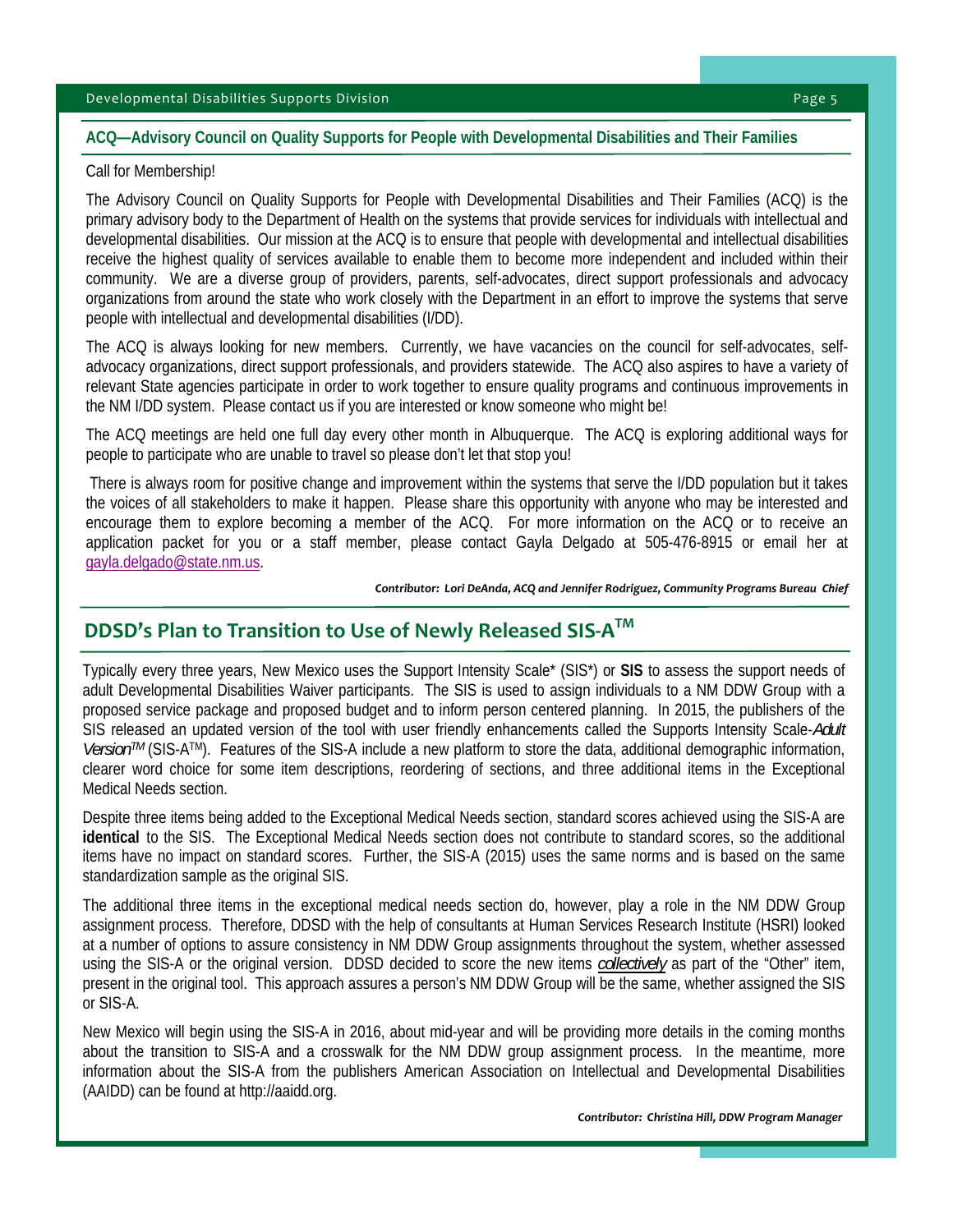### **Community Resource Column**

There are some wonderful resources for individuals with disabilities and their families in New Mexico. **In this newsletter we will talk specifically about Self-Advocacy Groups in New Mexico.** Participation in these groups serves to empower the individuals who participate, but also move forward the issues and concerns of individuals with disabilities. A more complete list can be found on the internet, by searching under "Self-advocacy groups for Individuals with disabilities, NM." Here are a just a few of these organizations:

**Parents Reaching Out** a non-profit organization that works with parents, caregivers, educators, and other professionals to promote healthy, positive and caring experiences for families and children. They can be reached at: 1920 Columbia Dr. SE, Albuquerque, NM 87106. Phone: (505) 247-0192 or 1800-524-5176 Fax: 505-247-1345, www.parentsreachingout.org

**New Mexico Center for Self -Advocacy** Their goal is to help and support people with developmental disabilities in becoming empowered, making their own decisions, speaking up for themselves and others, taking control of their own lives, creating awareness about disability issues and achieving maximum independence and quality of life. They can be reached at: The Developmental Disabilities Planning Council, 625 Sliver Ave. SW, Ste. 100, Albuquerque, NM 87102, (505)841-4590, Joseph.Calloway@state.nm.us

**The Arc of New Mexico's mission** is to improve the quality of life for individuals with developmental disabilities of all ages by advocating for equal opportunities and choices in where and how they learn, live, work, play and socialize. The Arc of New Mexico promotes self-determination, healthy families, effective community support systems and partnerships. They can be reached at: 3655 Carlisle NE Albuquerque, New Mexico 87110. 505-883-4630 or 1-800-358-6493, www.arcnm.org

If you have questions, or need information on Self-Advocacy Groups near you, you can also call Lisa Storti at DDSD-DOH Office of Constituent Support, at 505-476-8972, or 1-887-686-1472.

*Contributor: Lisa Storti, Constituent Supports Manager* 

## **Specialty Seating Clinic Achieves CARF Accreditation**

After working for multiple years to prepare for a Durable Medical Equipment (DME) accreditation survey and evaluation by the Commission on the Accreditation of Rehabilitation Facilities (CARF) International, the DDSD is pleased to announce that the Specialty Seating Clinic has received a one-year CARF certification! Service providers earning CARF accreditation are recognized for their ongoing innovation and continued conformance to the highest standards.

The CARF certification project was a true team effort. The core CARF work group consists of Scott Gifford, Seating Clinic Manager; Mary Beth Schubauer, PT, ATP; Judy Larsen, OT; and Felix Leon, medical appliance tech. Additional support was provided by Fran Dorman, PT Consultant; Jessica Pedersen OT Consultant; Betsy Finley, RN – Clinical Services Bureau; Ralph Miller- Administrative Services Bureau and the DDSD Senior Management Team.

The Specialty Seating clinic creates custom molded seating systems for persons with I/DD. These unique seating systems support proper positioning to enhance health and safety and allow mobility for those individuals who are unable to use standard wheelchairs.

This is a great accomplishment for the Specialty Seating Clinic and we congratulate them on reaching this pinnacle! The Seating Clinic is located in Albuquerque at 7905 Marble NE in space shared with the DOH Dental Clinic. For information or to schedule an appointment, call Scott at 232-5712.

*Contributor: Mary Beth Schubauer & Scott Gifford*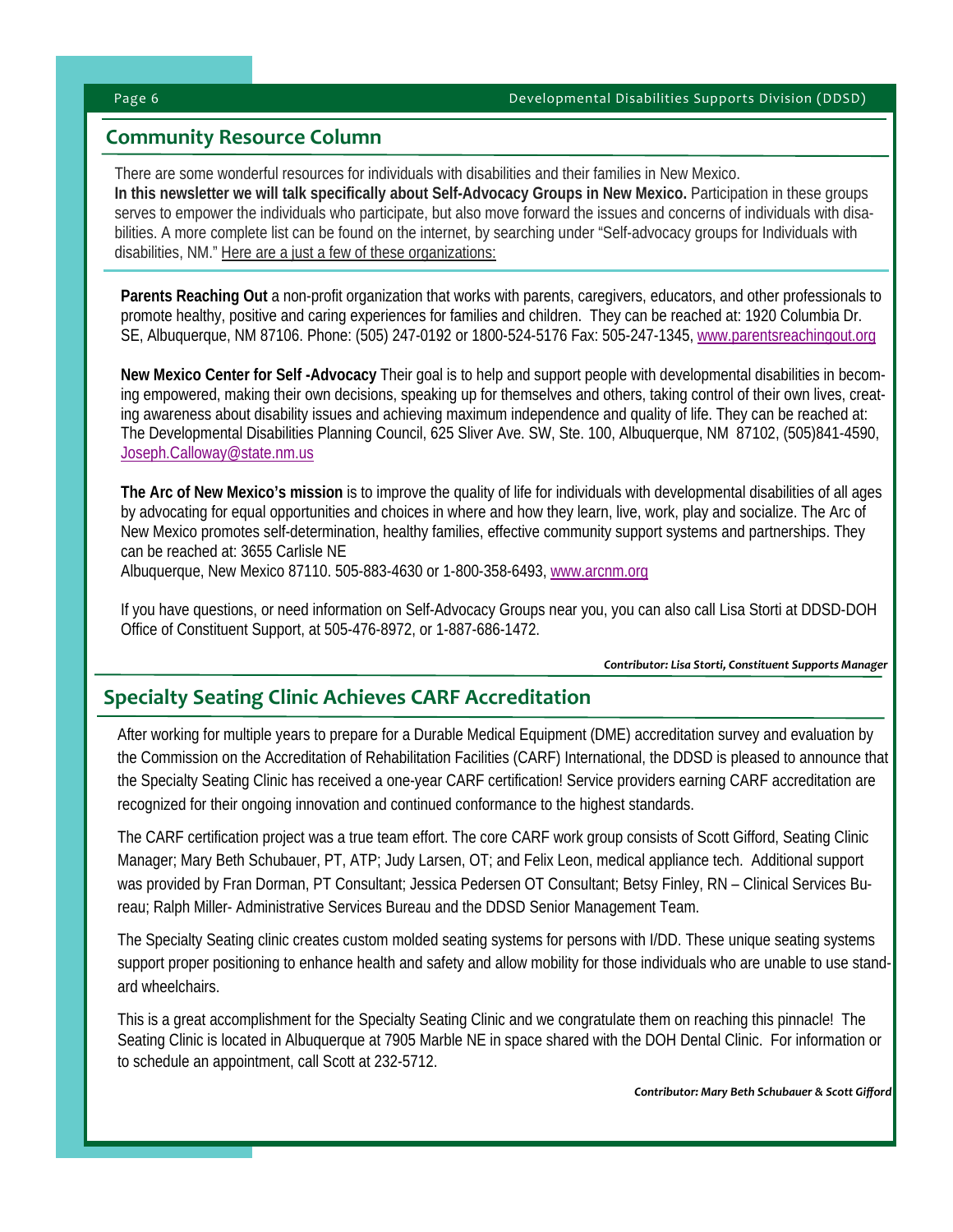#### **All Individuals First (AIF) shows off craftsmanship**

On December 12, 2015, All Individuals First (AIF) participants brought their creative handcrafted items to a Christmas Craft Fair at the Immaculate Heart of Mary Catholic Church in Los Alamos. The participants not only created all the items for sale, but they set up their displays, made and distributed signs and flyers, organized, catalogued, and priced their inventory. They also manned the booth at the show.

While engaging in the craft fair activities, the participants from AIF worked side-by-side with many community members who were also selling crafts and others who showed up to shop and browse. Just like the fair's nondisabled vendors, the AIF participants described their items to potential buyers, accepted compliments, networked, and interacted with their fellow community members. Way to go, All Individuals First!



 *Contributor: Carolyn Lavadie, CIC‐Supported Employment, Taos and Kelly Wright, CIC‐Meaningful Day, Taos* 

#### **The Mi Via Newsletter**

The Mi Via Waiver program publishes a monthly Mi Via Newsletter. In support of self-direction, the newsletter serves as an important source of information for Mi Via participants and stakeholders. The newsletter contains information regarding program requirements, announces important dates/presentations and offers general news about current events related to Mi Via.

The newsletter is mailed by XEROX to all Mi Via participants, Employers of Record (EORs), Mi Via Consultant Agencies and the Mi Via Advisory Committee. The newsletter can be accessed online by all other interested parties on the Mi Via website at: http://archive.mivianm.org/MiVia\_Newsletter.htm. All involved with the Mi Via Waiver program are encouraged to read the monthly newsletter.

*Contributor: Christine Wester, Mi Via Program Manager* 



"To promote human rights, equality, diversity,<br>"To promote human rights, equality, diversity, we<br>"To promote, understanding out, because we?" "To promote human rights, equality, diversity,"<br>"To promote human rights, equality, diversity,"<br>acceptance, understanding only to pecause we all<br>acceptance, under short and precious-it should<br>all need to helife is short an "To promote human rights, equality, dress. We<br>"To promote human rights, equality, the cause we all<br>acceptance, understanding and because we all<br>all need to help each port and precious it should<br>all need help. Life is short To promote human rights, and kindless we all<br>To promote human standing and kindless we all<br>cceptance, understanding and precious-it should<br>all need to help each of the short and precious-it should

in working with others to improve the quality of life for those in need."

that my job helps people in the I/DD field because I find satisfaction<br>
"I work in the I/DD field because I find satisfaction<br>
"I work in the I/DD field because I find satisfaction<br>
"I work in the I/DD field because I find mental Intellectual an<br>achieve their full potential?<br>potential?

"Teel I am<br>
someone's life every meaningful difference in<br>
that support individuals to live the lives that <u>they</u><br>
"Ye always believed that a society should be<br>
the star and the set of the lives of the lives that the set o <sup>1</sup> feel I am making a meaningful difference i<br>someone's life every time I contributed<br>for me is to help for every come to work. I<br>for me is to help others a Gods plan someone's life every time in grill difference<br>feel god has is every time I come to work.<br>for me is to help of time is to help of the Rence

choose."

that support individuals to live the lives that **they**<br>choose."<br>
sharp believed that a society should be mem-<br>
sharp believed that a society should be mem-"I've always believed that a society show."<br>"I've always believed that a society show in mem-<br>udged by how it treats its most vulnerable negation<br>udged by how it reats is moving that ido. It's the<br>bers. And, by extension,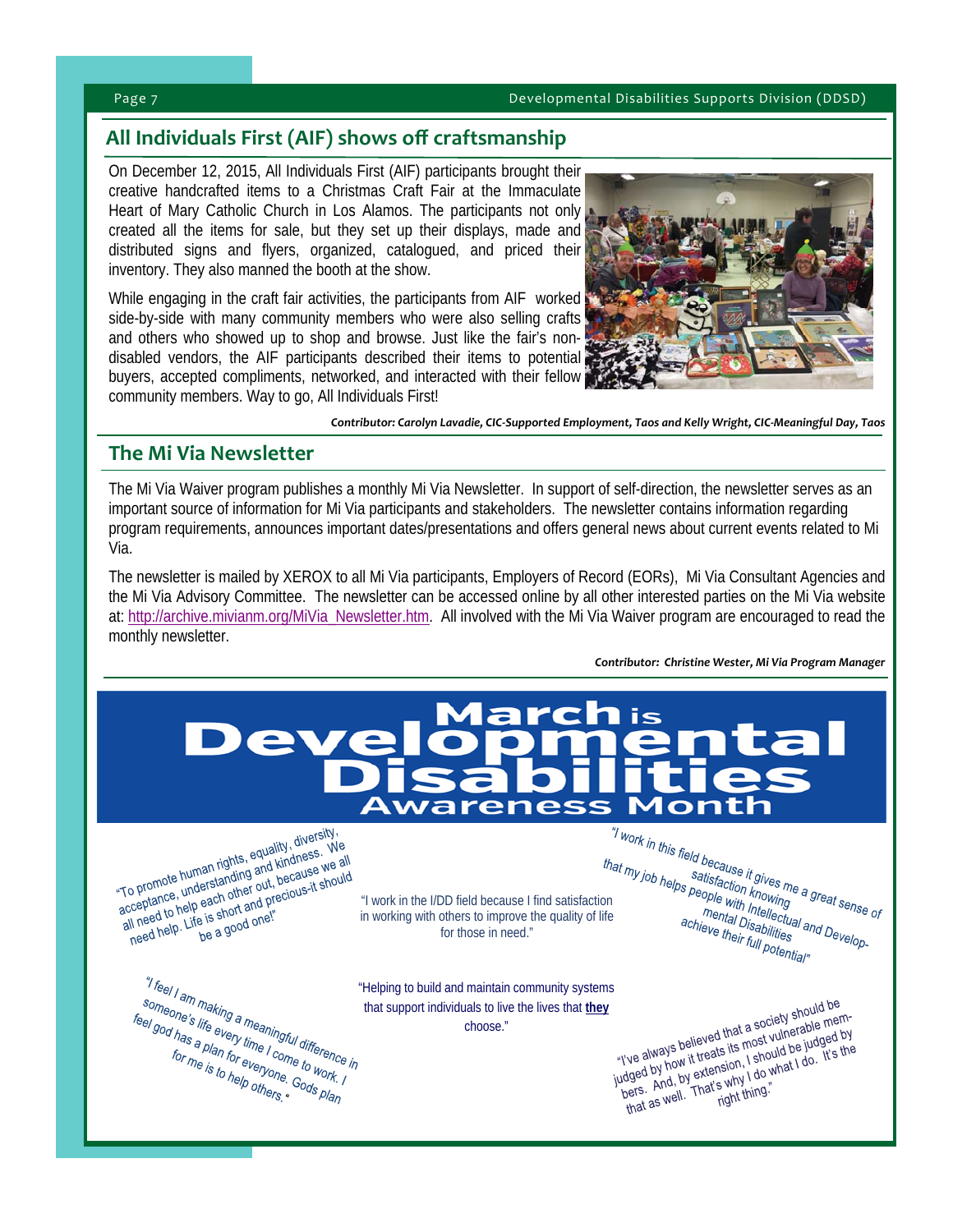#### **Shining Star 2016**

The New Mexico Department of Health Developmental Disabilities Support Division will be hosting their 2<sup>nd</sup> Annual Shining Star Gathering in Albuquerque, NM. This gathering is intended to bring together individuals with intellectual and developmental disabilities from around Albuquerque and surrounding communities, where they will be invited to share unique life experiences and accomplishments through art & story telling. We are expecting roughly 45-50 people to be in attendance for this two day gathering.

The 2016 Metro Shining Star Project is scheduled for March 17—18, 2016 from 9:30 am—3:00 pm. This year we were able to partner up with our friends at The Anderson-Abruzzo Albuquerque International Museum to secure a beautiful venue with a large open space and stunning views of the Sandia Mountains. Individuals who are selected to be Shining Stars will join eight to ten others in the two day Shining Stars event. This year's theme is "My Friends, My Community"

In conjunction with the Shining Star event, DOH/DDSD, has also been invited to participate in and display our completed Shining Stars at another great event in celebration of World Down Syndrome Day on March 19, 2016. This event is hosted by the City of Albuquerque, The Anderson-Abruzzo Albuquerque International Museum, The Rio Grande Down Syndrome Network and The ARC. This event is a Balloon rally for people of all abilities and special needs. It is open to the public and will be held on the Balloon Museum Lawn from 7:00 am—11:00 am. This a free event that is open to the public. For any questions on this event please contact Laurie Magovern @  $\frac{\text{Imagovern@cabq.gov}}{\text{Imagovern@cabq.gov}}$ .



 *Contributor: Frank Gaona, Community Inclusion Employment*